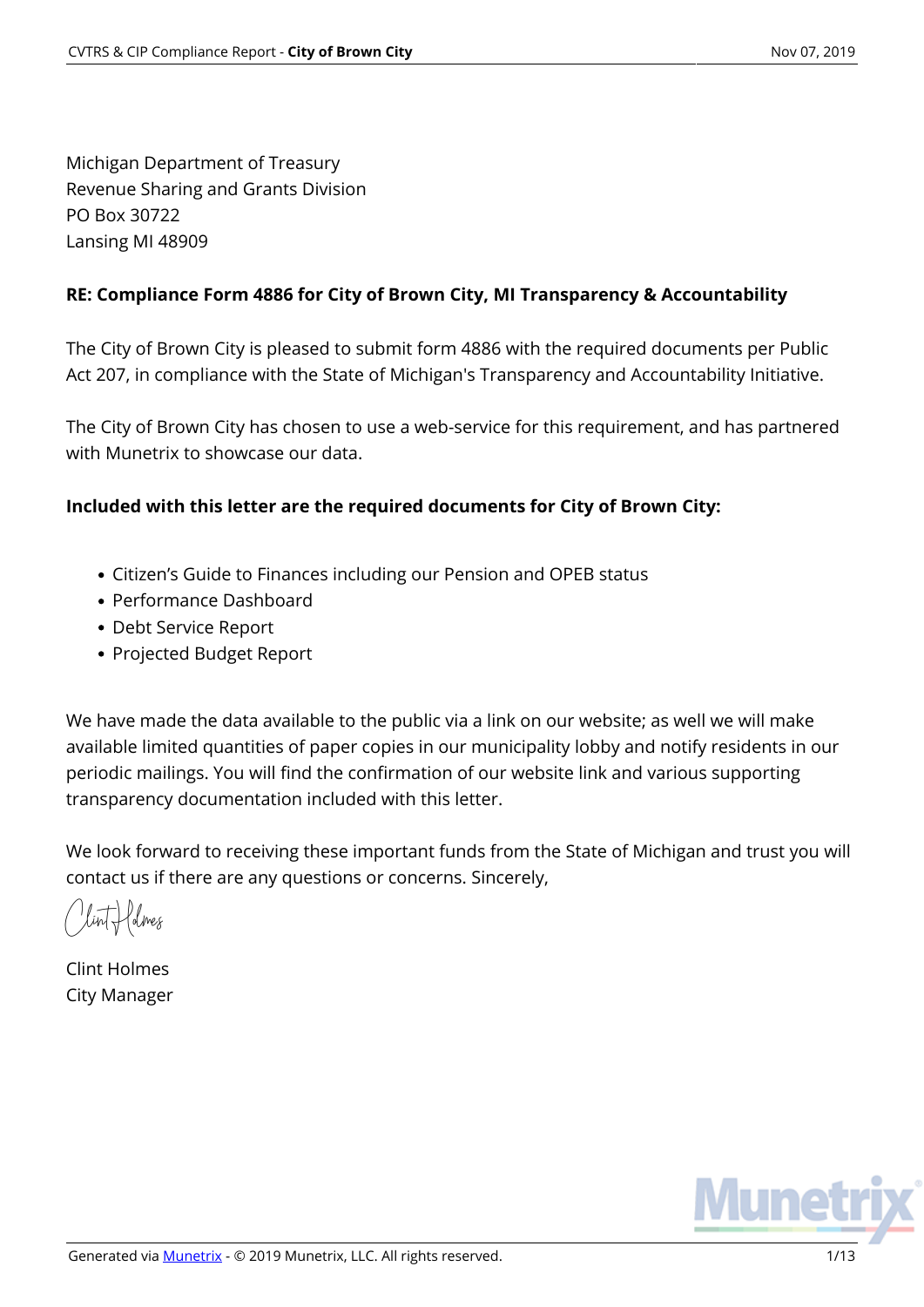# **City, Village, and Township Revenue Sharing and County Incentive Program Certification**

Issued under authority of 2019 Public Act 56. Filing is mandatory to qualify for payments.

Each city/village/township/county applying for City, Village, and Township Revenue Sharing or County Incentive Program payments must:

- 1. Certify to the Michigan Department of Treasury (Treasury) that the local unit listed below has produced and made available to the public a Citizen's Guide, a Performance Dashboard, a Debt Service Report, and a Projected Budget Report as required by 2019 Public Act 56. The local unit must include in any mailing of general information to its citizens, the Internet website address or the physical location where all the documents are available for pubic viewing in the clerk's office.
- 2. Submit to Treasury a Citizen's Guide, a Performance Dashboard, a Debt Service Report, and a Projected Budget Report.

This certification, along with a Citizen's Guide, a Performance Dashboard, a Debt Service Report, and a Projected Budget Report, **must be received by December 1, 2019,** (or the first day of a payment month) in order to qualify for that month's payment. Postmark dates will not be considered. For questions, call 517-335-7484.

| <b>PART 1: LOCAL UNIT INFORMATION</b>                                                                                   |                               |                                                          |                                            |           |  |
|-------------------------------------------------------------------------------------------------------------------------|-------------------------------|----------------------------------------------------------|--------------------------------------------|-----------|--|
| Local Unit Name<br>City of Brown City                                                                                   |                               | Local Unit County Name<br>Sanilac County                 |                                            |           |  |
| Local Unit Code<br>76 2010                                                                                              |                               | <b>Contact E-Mail Address</b><br>browncty@greatlakes.net |                                            |           |  |
| Contact Name<br>Clint Holmes                                                                                            | Contact Title<br>City Manager |                                                          | Contact Telephone Number<br>810-346-2325   | Extension |  |
| Website Address, if reports are available online<br>http://munetrix.com/sections/data/municipal.php?MuniID=97&Type=City |                               |                                                          | Current Fiscal Year End Date<br>03/31/2020 |           |  |
| <b>PART 2: CITIZEN'S GUIDE</b>                                                                                          |                               |                                                          |                                            |           |  |
| Check any of the following that apply:                                                                                  |                               |                                                          |                                            |           |  |

The local unit has elected to use Treasury's online Citizen's Guide to comply with the legislative requirements. Therefore, a copy of the Citizen's Guide will not be submitted to Treasury.

The local unit does not have any unfunded liabilities (pensions or other postemployment benefits (OPEB)).

#### **PART 3: CERTIFICATION**

₹

*In accordance with 2019 Public Act 56, the undersigned hereby certifies to Treasury that the above mentioned local unit 1) has produced a Citizen's Guide, a Performance Dashboard, a Debt Service Report, and a Projected Budget Report and 2) will include in any mailing of general information to our citizens, the Internet website address or the physical location where all the documents are available for public viewing in the clerk's office. The Citizen's Guide, Performance Dashboard, Debt Service Report, and Projected Budget Report are attached to this signed certification, unless otherwise noted in Part 2.*

| Chief Administrative Officer Signature (as defined in MCL 141.422b) | Printed Name of Chief Administrative Officer (as defined in MCL 141.422b) |
|---------------------------------------------------------------------|---------------------------------------------------------------------------|
| Clint flolmes                                                       | Clint Holmes                                                              |
| Title<br>City Manager                                               | Date<br>November 07, 2019                                                 |

Completed and signed form (including required attachments) should be e-mailed to: **TreasRevenueSharing@michigan.gov.** If you are unable to submit via e-mail, fax to 517-335-3298 or mail the completed form and required attachments to:

Michigan Department of Treasury Revenue Sharing and Grants Division PO Box 30722 Lansing MI 48909

| <b>TREASURY USE ONLY</b>       |                               |                        |                                  |  |  |  |  |
|--------------------------------|-------------------------------|------------------------|----------------------------------|--|--|--|--|
| <b>CVTRS/CIP Eligible</b><br>N | <b>Certification Received</b> |                        | Citizen's Guide Received         |  |  |  |  |
| Performance Dashboard Received | Debt Service Report Received  |                        | Projected Budget Report Received |  |  |  |  |
| Final Certification            |                               | <b>CVTRS/CIP Notes</b> |                                  |  |  |  |  |
|                                |                               |                        | <b>IVIMINATI</b>                 |  |  |  |  |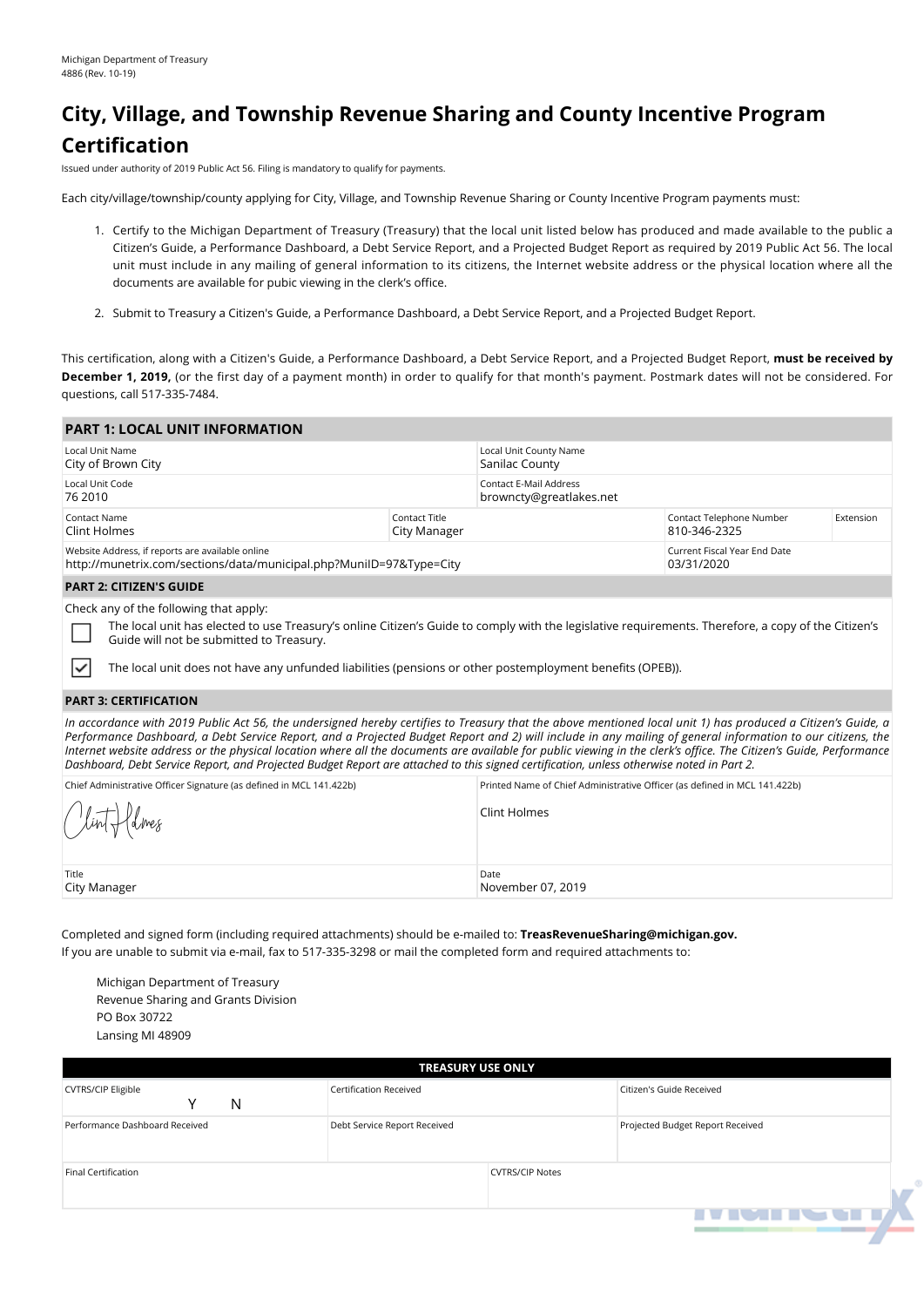## **General Info**

| $\lceil$ Name $\lceil$ Type $\lceil$ $\rceil$ | <b>Fiscal Year End</b> | $ $ Population (2010) $ $ | <b>Phone</b> | <b>Website</b>                         |
|-----------------------------------------------|------------------------|---------------------------|--------------|----------------------------------------|
| Brown City City March                         |                        | 1326                      |              | (810) 346-2325 www.ci.brown-city.mi.us |

## **Multi-Year General Fund Only**

| <b>Data</b>   | $ $ Fiscal $ $ | <b>Year Status Score Population</b> | <b>Operating</b><br><b>Millage</b> | <b>General Fund</b><br><b>Revenues</b> | General Fund<br><b>Expenditures</b> | <b>Available</b> | <b>Fund Balance   Taxable Value </b> |
|---------------|----------------|-------------------------------------|------------------------------------|----------------------------------------|-------------------------------------|------------------|--------------------------------------|
| 2020 Budget   |                | 1325                                | 16.8733                            | \$883,710                              | \$883,710                           | \$694,212        | \$20,204,683                         |
| 2019 Budget   | 0              | 1325                                | 16.8733                            | \$859,450                              | \$859,450                           | \$642,775        | \$20,204,683                         |
| 2018 Historic |                | 1249                                | 18.1233                            | \$812,086                              | \$960,155                           | \$660,281        | \$20,204,683                         |
| 2017 Historic |                | 1251                                | 16.8733                            | \$806,250                              | \$706,137                           | \$750,849        | \$19,306,163                         |
| 2016 Historic |                | 1255                                | 16.87330                           | \$789,543                              | \$739,514                           | \$688,399        | \$18,873,550                         |
| 2015 Historic | 2              | 1259                                | 16.8733                            | \$767,031                              | \$738,893                           | \$684,199        | \$18,668,259                         |

\* Available Fund Balance includes Committed, Assigned, and Unassigned Funds. It excludes Nonspendable and Restricted Funds.



### **How We Have Managed Our Resources**

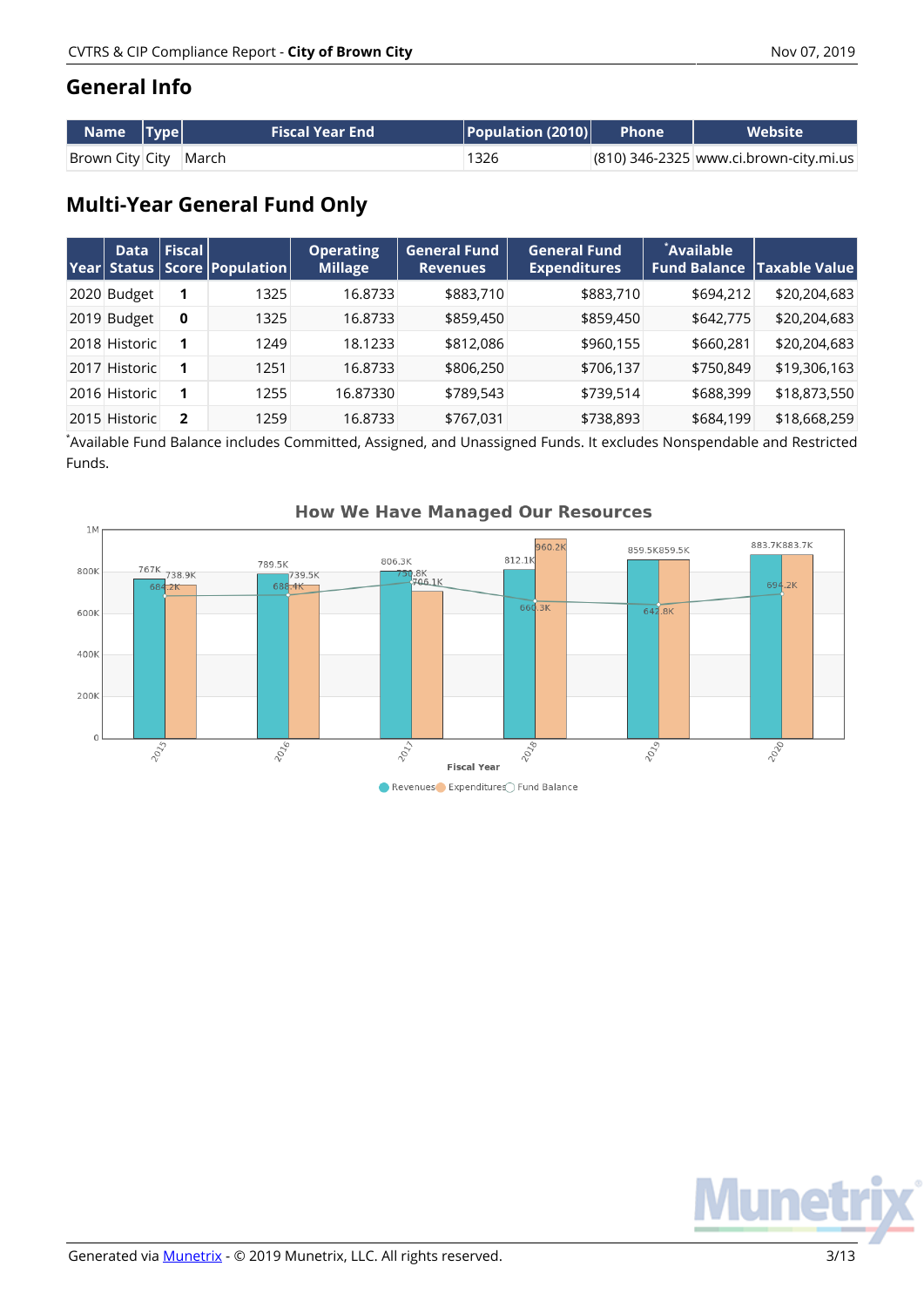### **Fiscal Year Assumptions Notes**

#### **2021 Notes: General and All Other Governmental Funds**

The proposed 2020/2021 Budget shows an overall DECREASE of \$275,585.<sup>00</sup> or about 14.13% less last year's final budget.

**Decrease in the General Fund:** Due to decrease in library-related revenues and costs; reduction in administration fees due to limited planned street projects in 2020; reduced property owner cost sharing for Lincoln Street sidewalks (most paid the full amount); and no current anticipated need to reduce Fund Equity. Anticipated increases in expenditures included proposed pay and benefit increases; electron costs; and replacement of a police vehicle.

**Decrease in Major Street Fund and Local Street Fund:** To reflect that no significant street renewal projects are planned since two major projects were completed in 2019 and funding needs to accumulate for future projects.

**Increase in the Sewer Fund:** The City anticipates completing a significant sewer infrastructure repair north of East Main Street to be completed during 2020.

**Increase in Water Fund:** Due to the anticipated need to replace private water service pipes to meet requirements associated with the Michigan Lead and Copper Rule. Anticipate initial repairs will be done on Main and Second Streets.

**Decrease in Arsenic Abatement Fund:** The \$73,900 replacement of absorption media was completed on Well #4. No investment other than routine maintenance is currently anticipated.

**Decrease in Equipment Fund:** No major equipment purchases are anticipated at this time.

**Decrease in Park and Recreation Fund:** Not anticipating any insurance reimbursements or increased donations.

**No net change in the Storm Sewer, Cemetery Operating and Perpetual Care, DDA or Festival Funds** from the 2019/2020 Final Budget**.**

**Decrease in Veterans Memorial Fund:** Due to no anticipated increase in maintenance and capital improvement costs, and the fence project was completed.

#### **2020 Notes:**

- Marginal increase in revenue expected for General and Enterprise Funds.
- Significant increase in Major Streets expenses for repairs to Maple Valley Road; however, the bulk of the costs (75%) will be covered by Rural Task Force and Federal Funds.
- Major increase in Local Streets expenditures for resurfacing Thelman Avenue, Belview and Autumn Gold Drives.
- Expected increase in Water Fund due to state mandates for replacement of water mains and house leads due to changes in the Lead and Copper Rule.
- Other funds are expected to remain essentially flat.

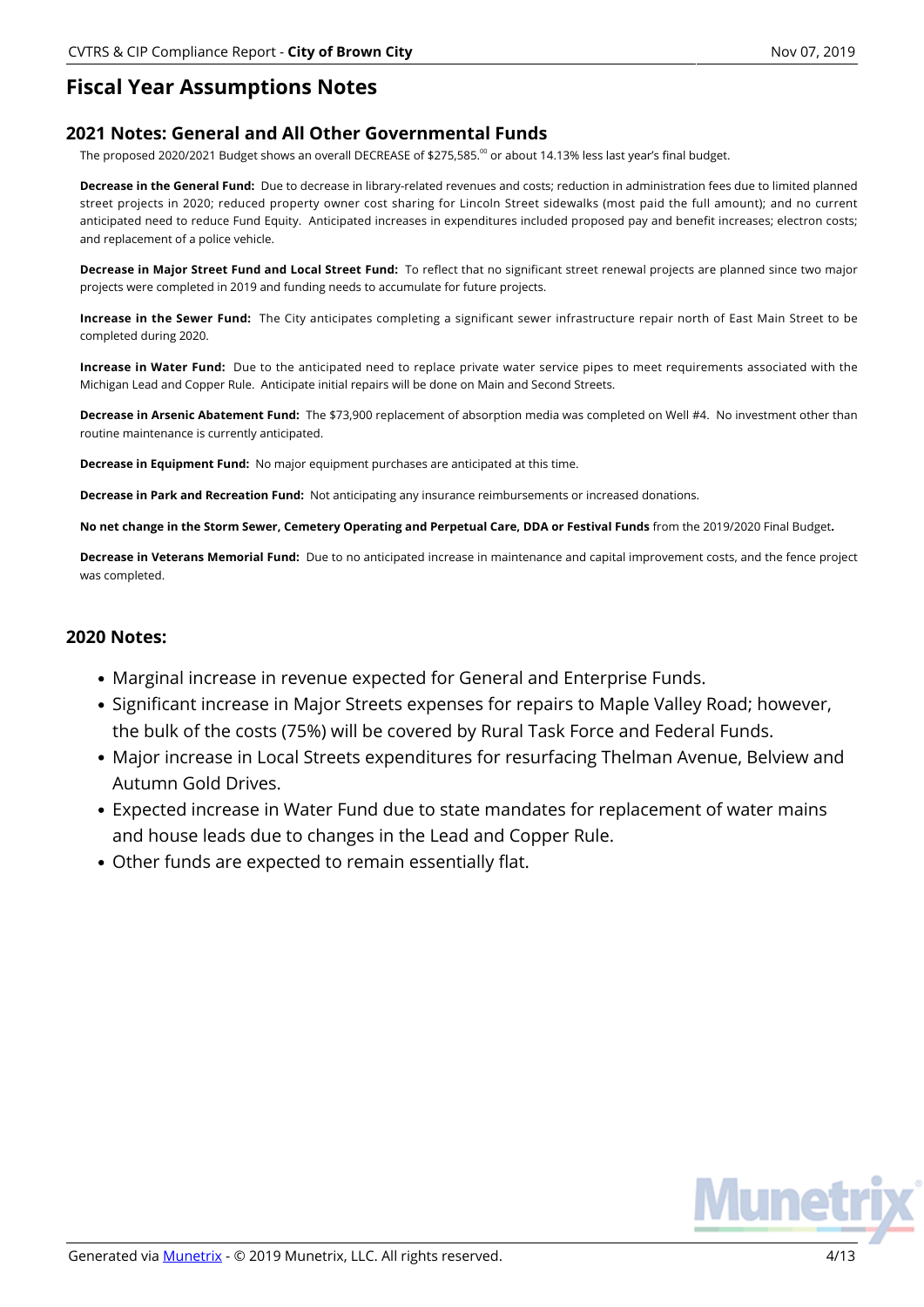## **Financial Statement**

Including General Fund only

### **Balance Sheet**

| <b>Category Name</b> | 2020      | 2019      | 2018      | 2017      | 2016      | 2015      |
|----------------------|-----------|-----------|-----------|-----------|-----------|-----------|
| <b>Fund Equity</b>   | \$694,212 | \$694,212 | \$726.141 | \$873,934 | \$760.377 | \$718,346 |
| Total Assets         | N/A       | N/A       | \$774,956 | \$119,708 | \$764.787 | \$723,681 |
| 'Total Liabilities   | \$0       | \$0       | \$10,735  | \$1,736   | \$4,410   | \$5,334   |

\* Fund Equity includes all five fund types: Committed, Assigned, Unassigned, Nonspendable and Restricted Funds.

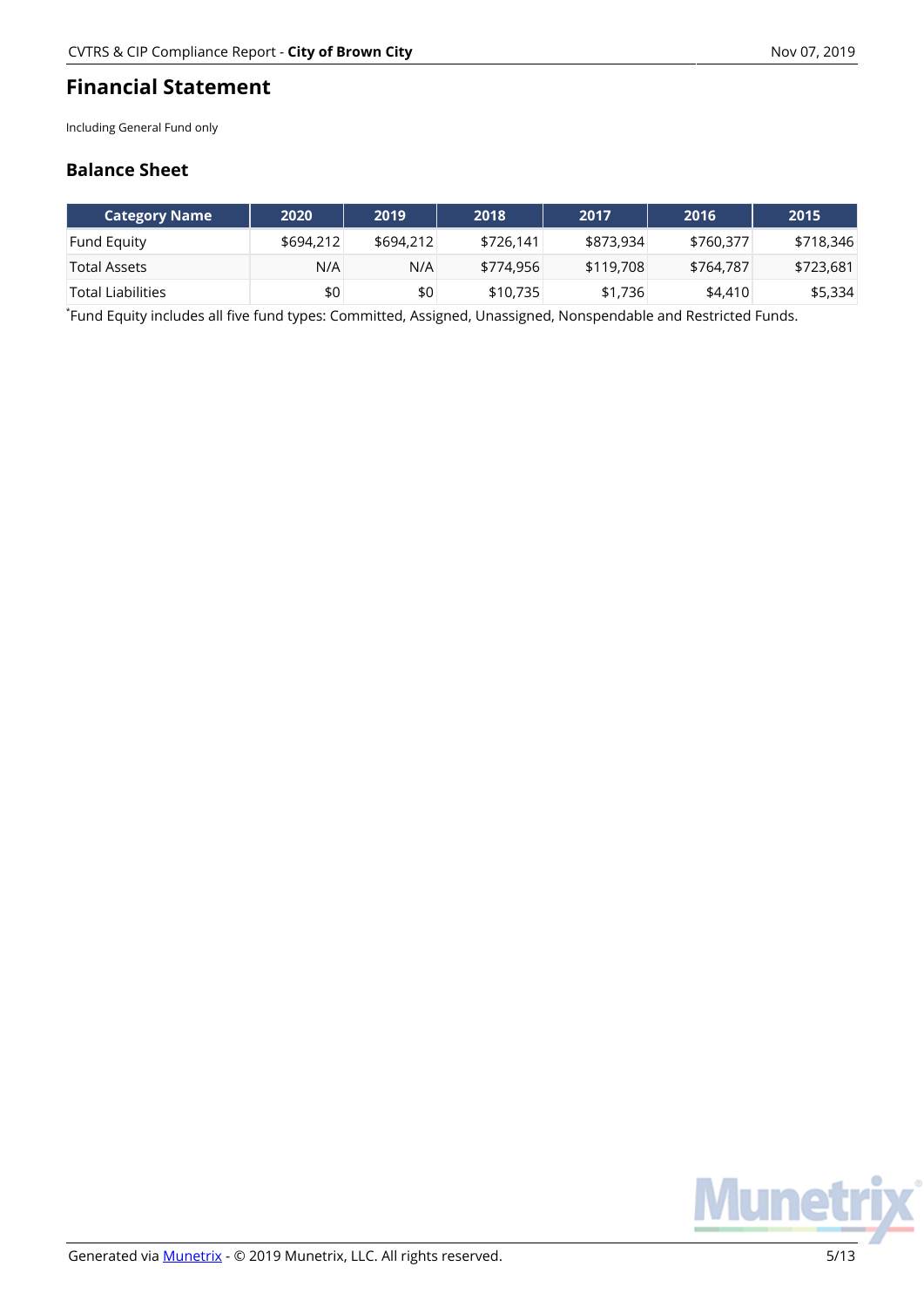### **Revenues**

| <b>Category Name</b>         | 2020      | 2019      | 2018      | 2017      | 2016      | 2015      |
|------------------------------|-----------|-----------|-----------|-----------|-----------|-----------|
| Federal contributions        |           |           |           | \$3,165   |           |           |
| Fines & Forfeits             | \$21,050  | \$9,050   |           |           |           |           |
| Interest, Rents & Royalties  | \$57,000  | \$59,200  |           | \$193,329 | \$206,898 | \$177,639 |
| Licenses and Permits         | \$1,600   | \$1,600   | \$1,352   | \$1,401   | \$1,373   | \$1,378   |
| Other Revenue                | \$56,250  | \$56,150  | \$271,437 | \$80,091  | \$63,832  | \$66,813  |
| <b>Other Services</b>        | \$88,050  | \$102,450 | \$64,374  | \$64,071  | \$63,057  | \$62,072  |
| Parks and recreation         | \$0       |           |           |           |           |           |
| Property taxes               | \$386,750 | \$370,160 | \$325,913 | \$319,696 | \$315,553 | \$318,848 |
| <b>State Revenue Sharing</b> | \$152,000 | \$152,000 | \$148,010 | \$144,497 | \$138,830 | \$140,281 |
| State contributions          | \$4,400   | \$7,500   | \$1,000   |           |           |           |
| Transfers In                 | \$116,610 | \$106,910 |           |           |           |           |
| Total                        | \$883,710 | \$865,020 | \$812,086 | \$806,250 | \$789,543 | \$767,031 |



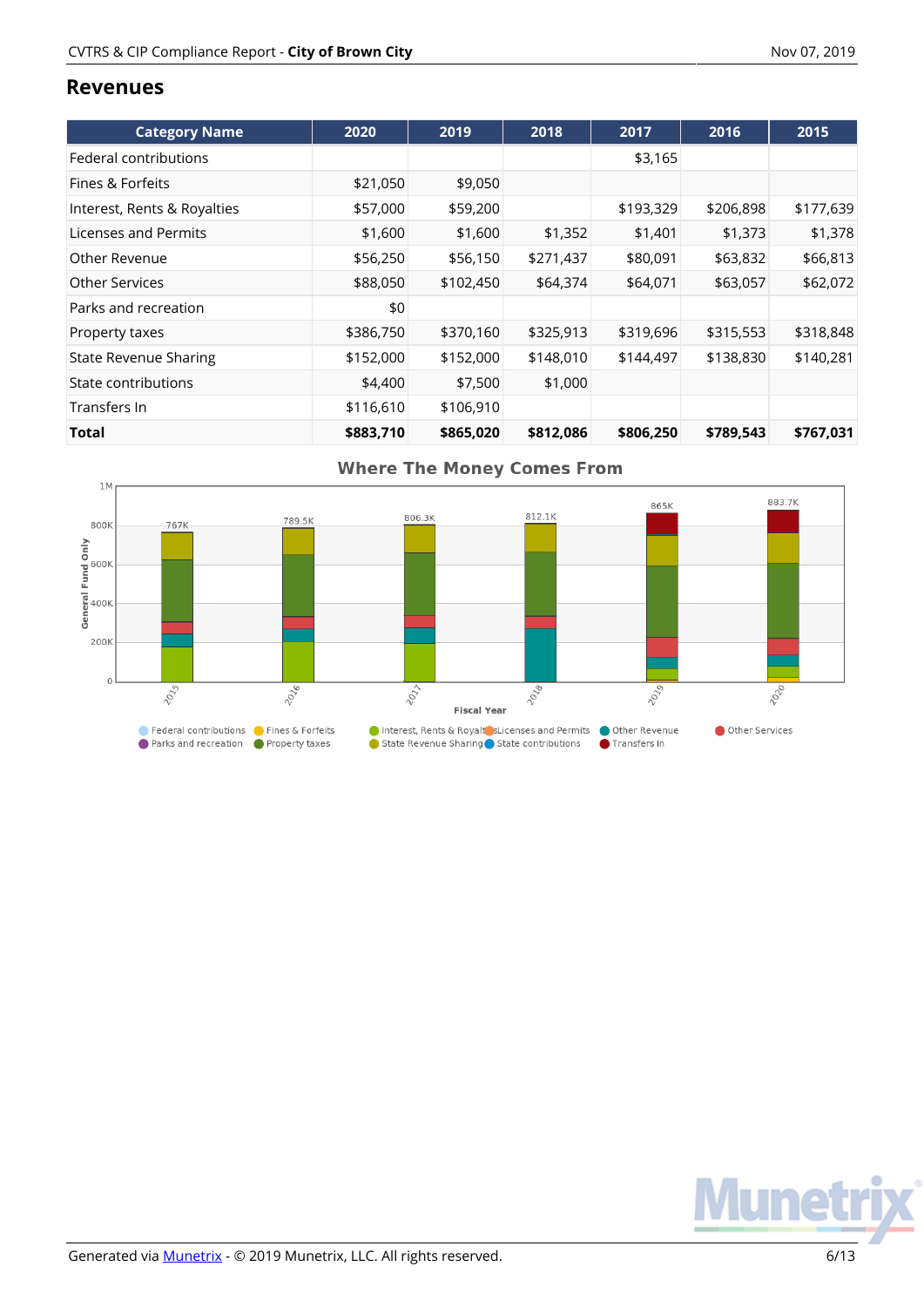### **Expenses**

| <b>Category Name</b>             | 2020      | 2019                                                        | 2018                                            | 2017     | 2016     | 2015     |
|----------------------------------|-----------|-------------------------------------------------------------|-------------------------------------------------|----------|----------|----------|
| Capital Outlay & Special Items   | \$127,030 | \$74,010                                                    | \$60,615                                        | \$43,511 | \$49,449 |          |
| Community & Economic Development | \$10,700  | \$23,050                                                    |                                                 | \$8,824  | \$9,074  | \$13,886 |
| Fire Department                  | \$18,250  | \$17,150                                                    | \$18,484                                        | \$20,342 | \$18,311 | \$19,481 |
| General Government               |           | \$298,600 \$318,950 \$305,610 \$270,880 \$270,350 \$294,949 |                                                 |          |          |          |
| Library                          | \$33,000  | \$33,000                                                    |                                                 | \$34,637 |          |          |
| Other                            | \$40,250  | \$39,850                                                    |                                                 |          | \$33,780 | \$33,319 |
| Police Department                |           | \$170,880 \$170,990 \$167,806 \$157,094 \$165,116 \$186,786 |                                                 |          |          |          |
| Public Works Department          | \$71,850  |                                                             | \$68,150 \$150,105 \$96,234 \$193,434 \$190,472 |          |          |          |
| Recreation & Culture             | \$0       |                                                             |                                                 |          |          |          |
| <b>Transfers Out</b>             | \$0       |                                                             | \$0 \$181,300                                   |          |          |          |
| <b>Utilities</b>                 |           | \$113,150 \$114,300                                         | \$76,235                                        | \$74,615 |          |          |
| .                                |           | *^^^ 74^ *^^^ 15^ *^^^ 15F *7^^ 1^'                         |                                                 |          |          |          |

**Total \$883,710 \$859,450 \$960,155 \$706,137 \$739,514 \$738,893**



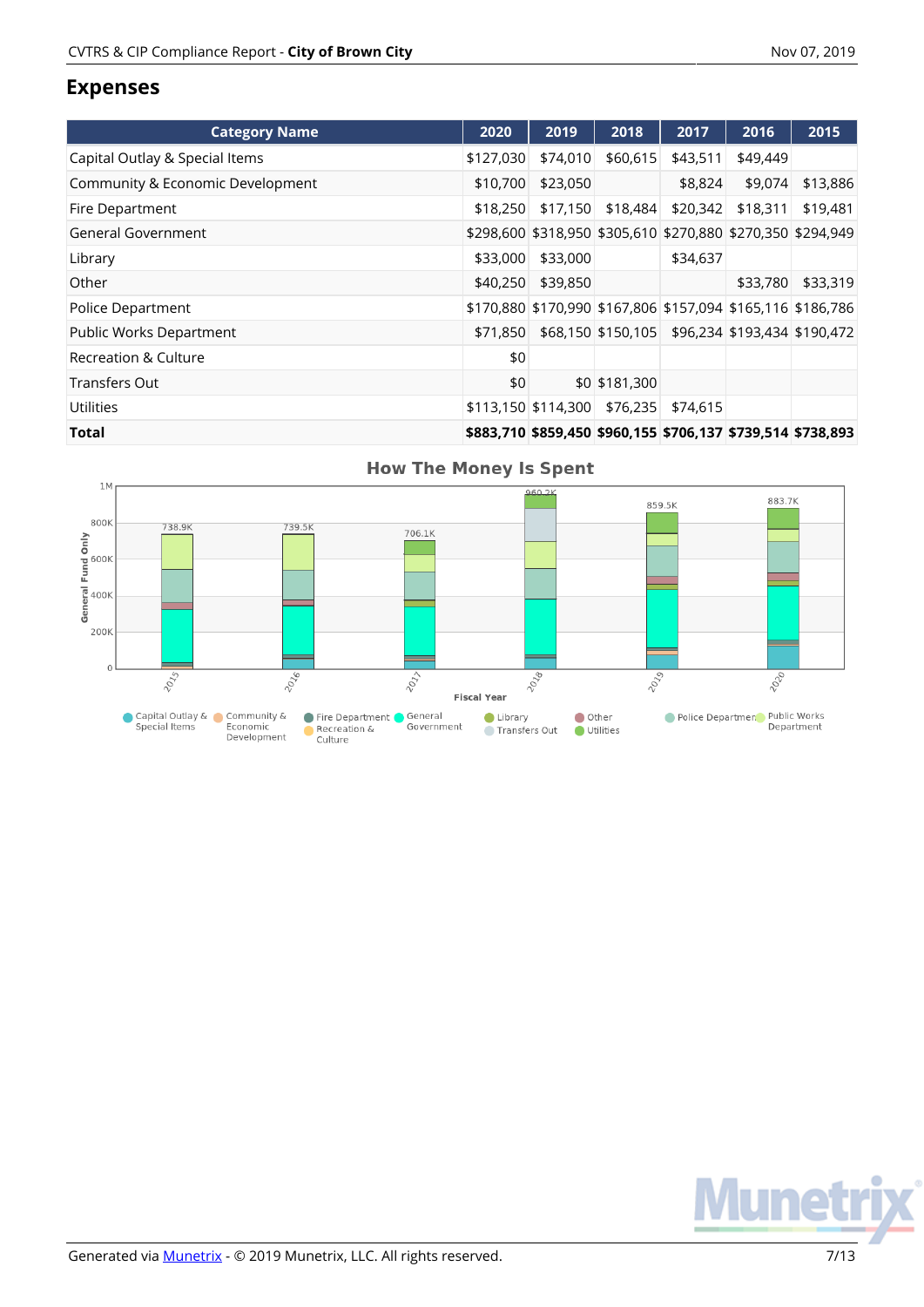## **Supplementary Information (Pension / OPEB)**

| <b>Category Name</b>            | 2020 | 2019 | 2018 | 2017 | <b>2016</b> | 2015                                                                    |
|---------------------------------|------|------|------|------|-------------|-------------------------------------------------------------------------|
| Pensions Actuarial Liability    |      |      |      |      |             | \$52,767.00 \$50,000.00 \$50,000.00 \$50,000.00 \$50,000.00 \$50,000.00 |
| <b>Pension Fund Assets</b>      |      |      |      |      |             | \$52,767.00 \$50,000.00 \$50,000.00 \$50,000.00 \$50,000.00 \$50,000.00 |
| <b>OPEB Actuarial Liability</b> |      |      |      |      |             | \$37,480.00 \$37,480.00 \$34,780.00 \$34,780.00 \$34,780.00 \$34,780.00 |
| <b>OPEB Fund Assets</b>         |      |      |      |      |             | \$37,480.00 \$37,480.00 \$34,780.00 \$34,780.00 \$34,780.00 \$34,780.00 |



O Pension Assets Pension Obligations

#### **Other Post-Employment Benefit Fund Status**



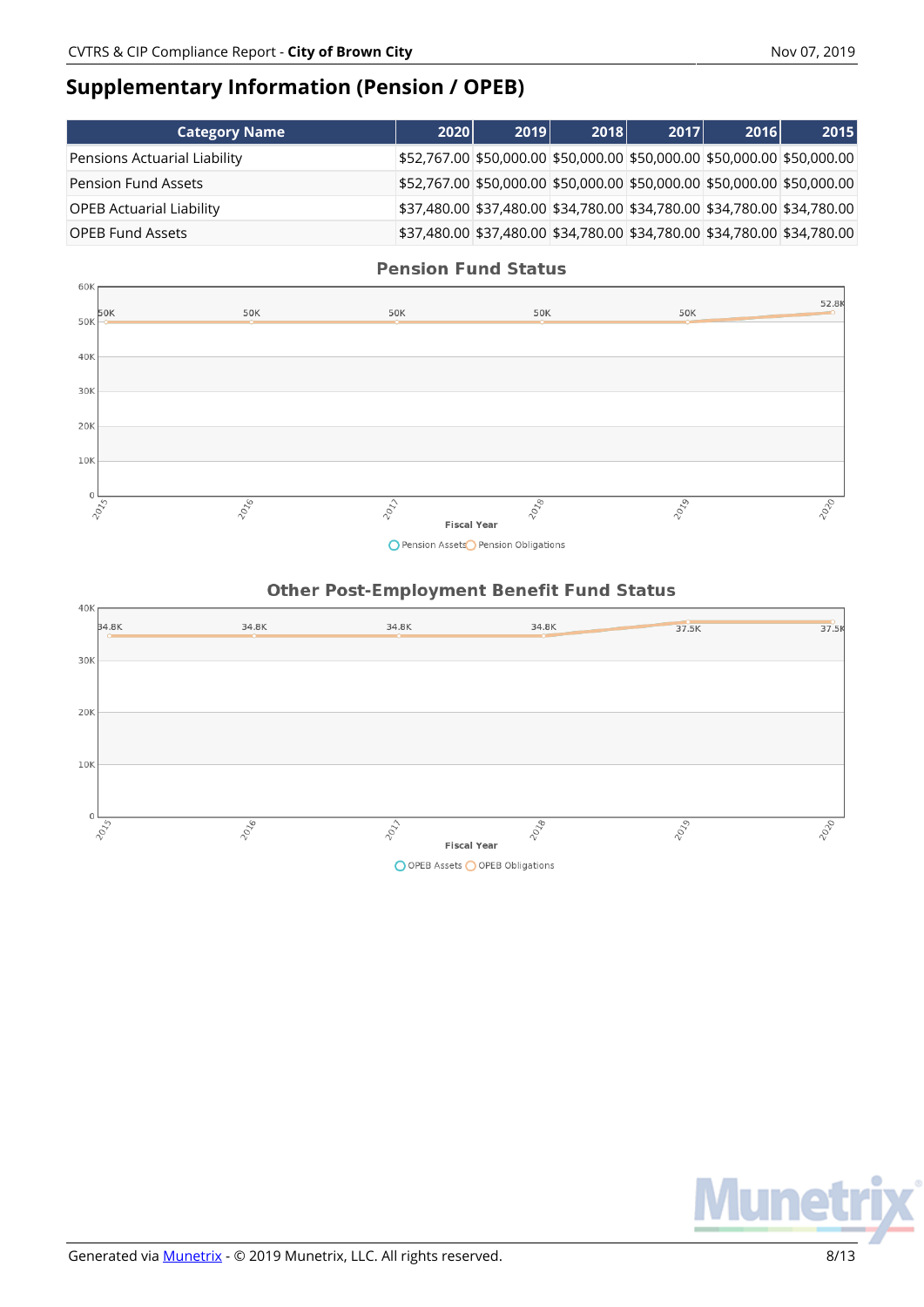# **Fund Equity Detail**

|                      |              |              |              |              | 2016         |              |
|----------------------|--------------|--------------|--------------|--------------|--------------|--------------|
| <b>Category Name</b> | 2020         | 2019         | 2018         | 2017         |              | 2015         |
| Assigned             | 0            |              | \$20,441.00  | \$20,349.00  | \$20,257.00  | \$24,561.00  |
| Committed            | 0            | 0            | \$80,249.00  | \$155,490.00 | \$113,244.00 | \$80,579.00  |
| Nonspendable         | 0            |              | \$18,048.00  | \$13,445.00  |              | 0            |
| Restricted           | $\mathbf 0$  |              | \$47,812.00  | \$109,640.00 | \$71,978.00  | \$34,147.00  |
| Unassigned           | \$694,212.00 | \$694,212.00 | \$559,591.00 | \$575,010.00 | \$554,898.00 | \$579,059.00 |

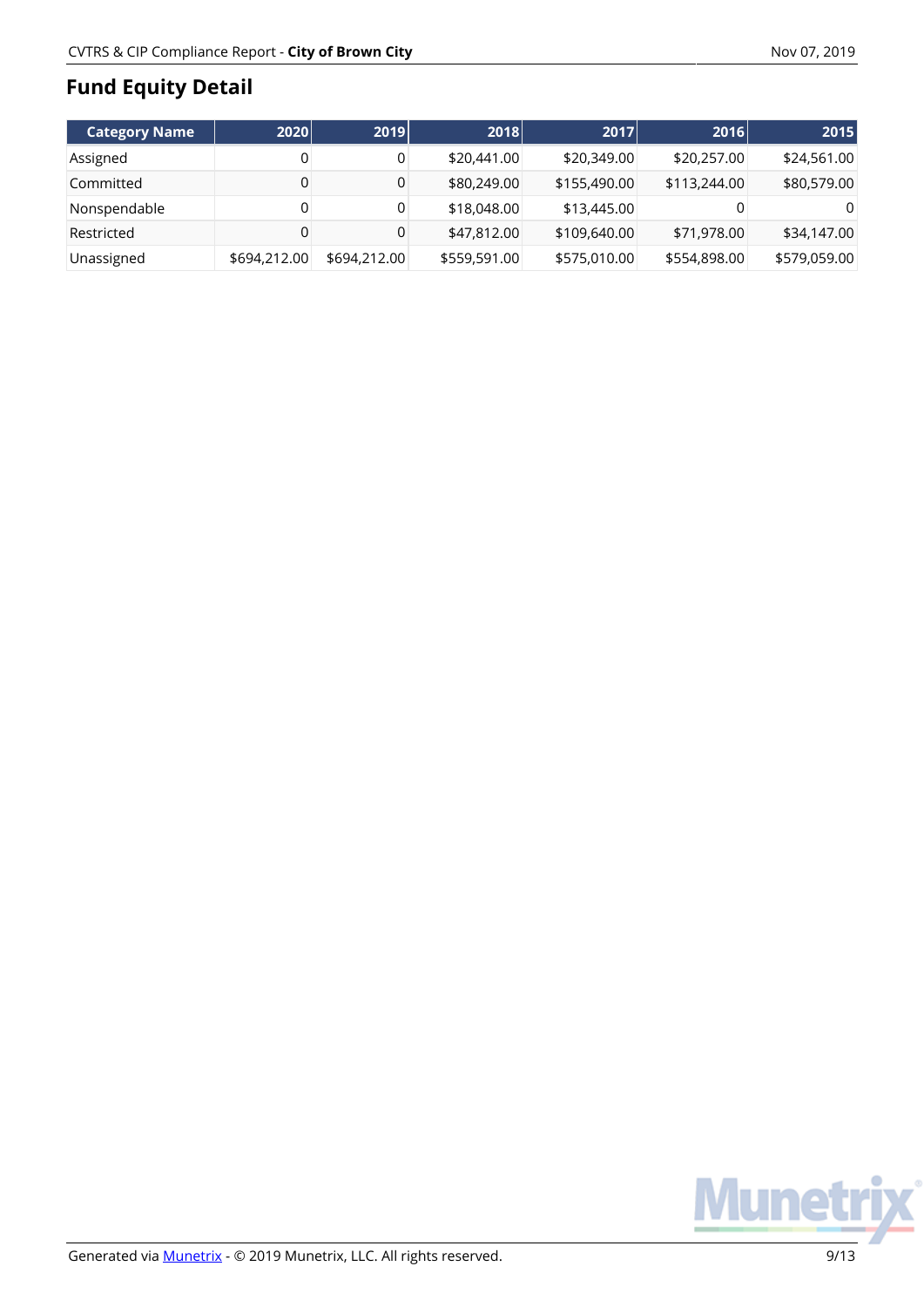# **Dashboard for Brown City**

| <b>Fiscal Stability</b>                    | 2017   | 2018   | <b>Progress</b> | <b>Target</b> |
|--------------------------------------------|--------|--------|-----------------|---------------|
| Fiscal Wellness Indicator Score            |        | 1      | $\rightarrow$   | 0             |
| Fund balance as % of General Fund Revenues | 93.1%  | 81.3%  | ◡               | 74.8%         |
| Other Post Employment Benefits % Funded    | 100.0% | 100.0% | $\rightarrow$   | 100.0%        |
| Pension % Funded                           | 100.0% | 100.0% | $\rightarrow$   | 100.0%        |

| <b>Economy &amp; Financial Health</b> | 2017     | 2018     | <b>Progress</b> | <b>Target</b> |
|---------------------------------------|----------|----------|-----------------|---------------|
| Population                            | 1,251    | 1.249    |                 | 1.325         |
| Taxable Value (100k)                  | \$19,306 | \$20,205 | Л               | \$20,205      |

| <b>Public Safety</b>                           | 2017 | 2018 | <b>Progress</b> | <b>Target</b> |
|------------------------------------------------|------|------|-----------------|---------------|
| Crimes against persons per thousand residents  | 16.0 | 16.8 | J               |               |
| Crimes against property per thousand residents | 35.2 | 40.0 |                 |               |
| Crimes against society per thousand residents  | 17.6 | 9.6  | $\sqrt{N}$      |               |
| Other crimes per thousand residents            | 9.6  | 13.6 |                 |               |
|                                                |      |      |                 |               |

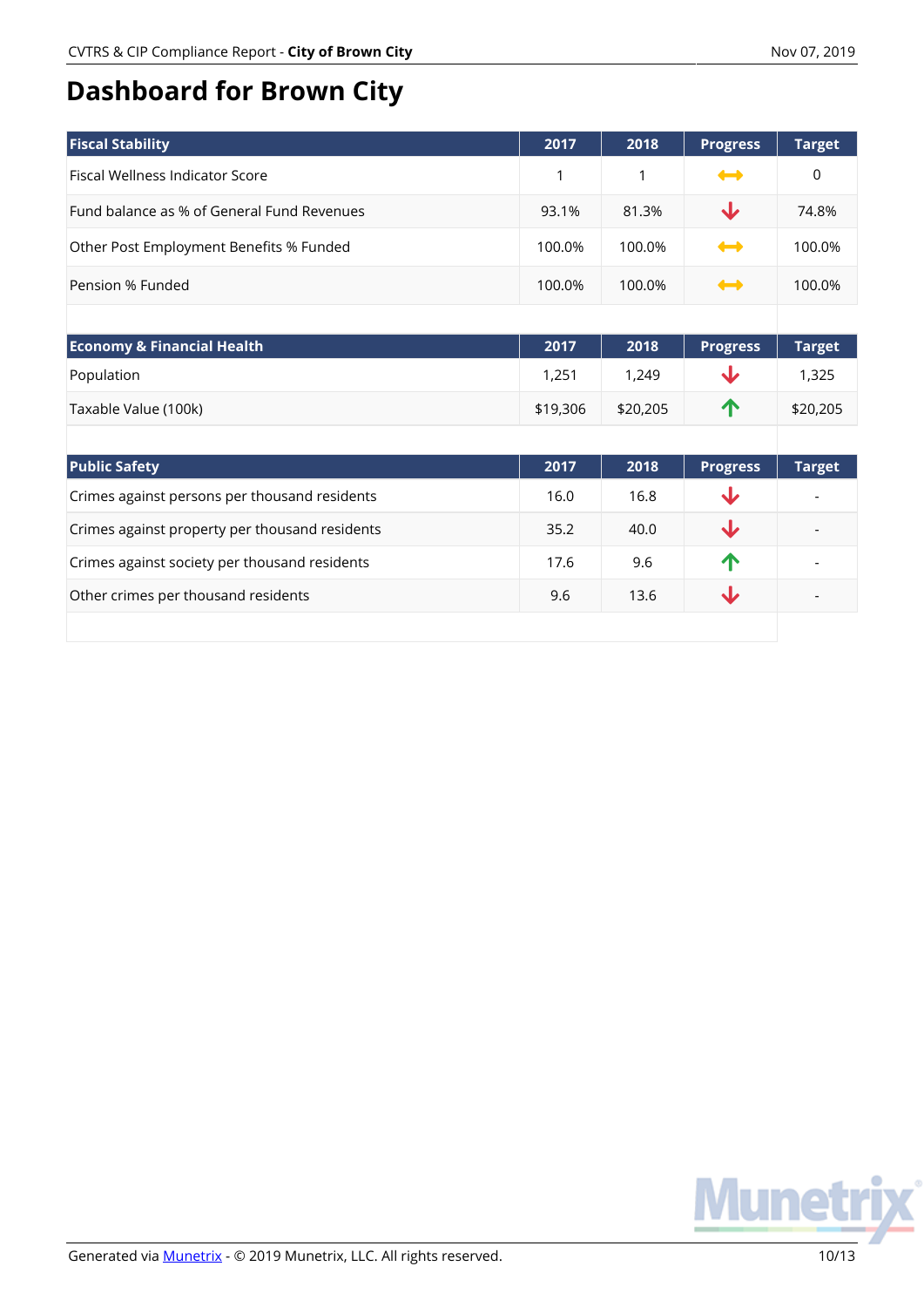## **City of Brown City**

## **Local Code: 76-2010**

## **Debt Service Summary Report**

| <b>Bonds &amp; contracts payable</b>   | <b>Fiscal Years</b> |        |        |        |
|----------------------------------------|---------------------|--------|--------|--------|
| <b>Name</b>                            | 2019                | 2020   | 2021   | 2022   |
| 2007 General Obligation                | 53,705              | 52,200 | 55,695 | 53,975 |
| Subtotal for Bonds & contracts payable | 53,705              | 52,200 | 55,695 | 53,975 |
| <b>Capital leases</b>                  | <b>Fiscal Years</b> |        |        |        |
| <b>Name</b>                            | 2019                | 2020   | 2021   | 2022   |
| Equipment Lease Purchase               | 22,342              | 22,342 | 22,342 | 22,342 |
| <b>Subtotal for Capital leases</b>     | 22,342              | 22,342 | 22,342 | 22,342 |
| <b>Total Principal &amp; Interest</b>  | 76,047              | 74,542 | 78,037 | 76,317 |

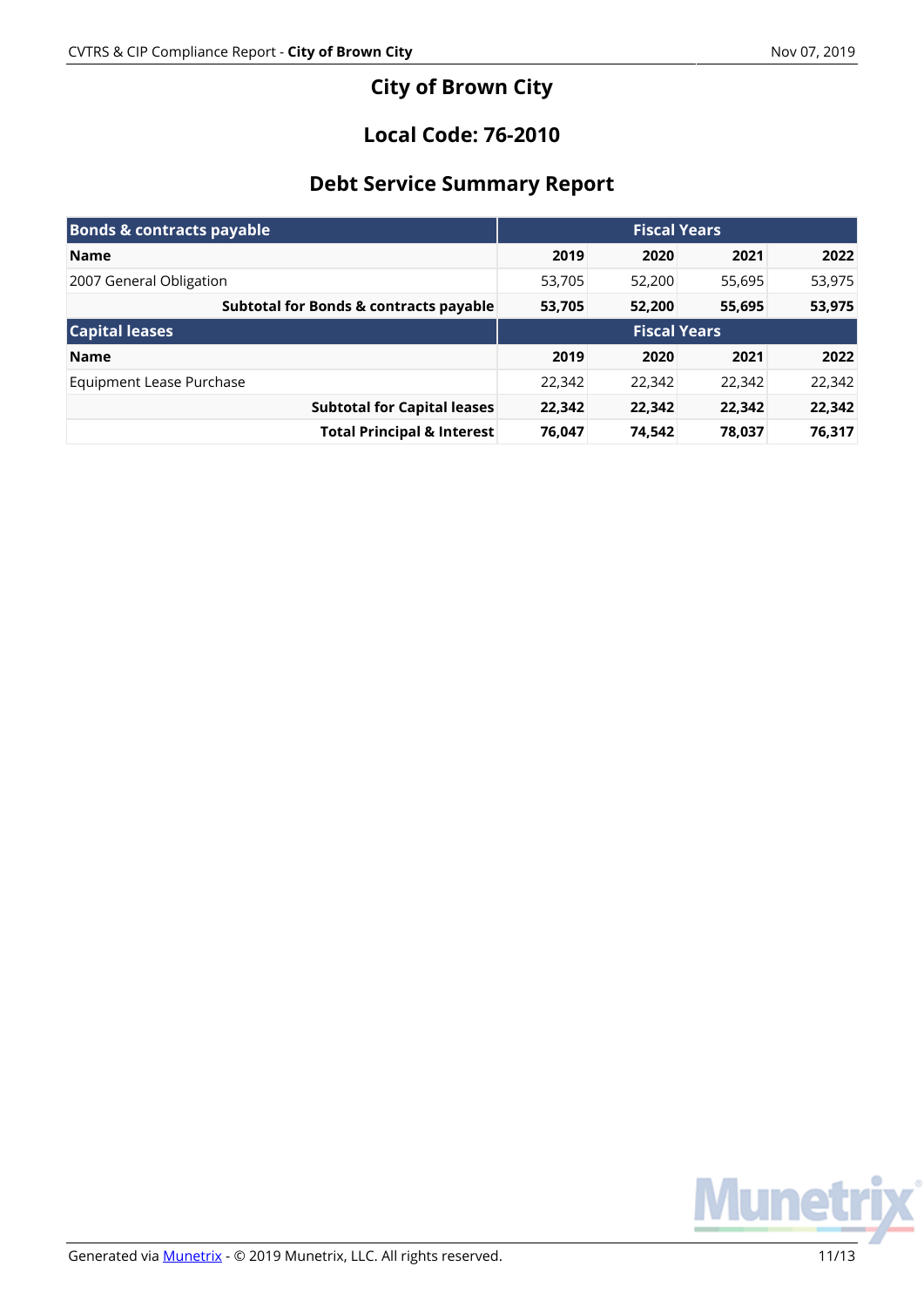# **Brown City**

## **Complete Debt Report for**

# **2007 General Obligation**

## **Issuance Information**

| Debt Type:                          | Bonds & contracts payable                                                                                                      |
|-------------------------------------|--------------------------------------------------------------------------------------------------------------------------------|
| <b>Activity Type:</b>               | Government                                                                                                                     |
| <b>Repayment Source:</b>            | Revenue - Water                                                                                                                |
| <b>Issuance Date:</b>               | 2007-06-05                                                                                                                     |
| <b>Issuance Amount:</b>             | \$700,000                                                                                                                      |
| <b>Interest Rate:</b>               | 4.30                                                                                                                           |
| <b>Maturing Through:</b>            | 2027                                                                                                                           |
| <b>Principal Maturity</b><br>Range: | \$20,000 - \$55,000                                                                                                            |
| <b>Purpose:</b>                     | Remove arsenic from drinking water required by EPA/MDEQ.                                                                       |
| <b>Fund Number:</b>                 | 592                                                                                                                            |
| Comments:                           | Bond was acquired through Sanilac County to fund the construction of an arsenic abatement<br>facility as required by EPA/MDEQ. |

## **Payment Schedule**

| <b>Date Due</b> | <b>Interest Rate</b> | <b>Principal</b> | <b>Interest</b> | <b>Payment</b> | <b>Balance</b> |
|-----------------|----------------------|------------------|-----------------|----------------|----------------|
| 2018-05-01      |                      | 0.00             | 9,352.50        | 9,352.50       | \$435,000.00   |
| 2018-11-01      | 4.3                  | 35,000.00        | 9,352.50        | 44,352.50      | \$400,000.00   |
| 2019-05-01      |                      | 0.00             | 8,600.00        | 8,600.00       | \$400,000.00   |
| 2019-11-01      | 4.3                  | 35,000.00        | 8,600.00        | 43,600.00      | \$365,000.00   |
| 2020-05-01      |                      | 0.00             | 7,847.50        | 7,847.50       | \$365,000.00   |
| 2020-11-01      | 4.3                  | 40,000.00        | 7,847.50        | 47,847.50      | \$325,000.00   |
| 2021-05-01      |                      | 0.00             | 6,987.50        | 6,987.50       | \$325,000.00   |
| 2021-11-01      | 4.3                  | 40,000.00        | 6,987.50        | 46,987.50      | \$285,000.00   |
| 2022-05-01      |                      | 0.00             | 6,127.50        | 6,127.50       | \$285,000.00   |
| 2022-11-01      | 4.3                  | 40,000.00        | 6,127.50        | 46,127.50      | \$245,000.00   |
| 2023-05-01      |                      | 0.00             | 5,267.50        | 5,267.50       | \$245,000.00   |
| 2023-11-01      | 4.3                  | 45,000.00        | 5,267.50        | 50,267.50      | \$200,000.00   |
| 2024-05-01      |                      | 0.00             | 4,300.00        | 4,300.00       | \$200,000.00   |
| 2024-11-01      | 4.3                  | 45,000.00        | 4,300.00        | 49,300.00      | \$155,000.00   |
| 2025-05-01      |                      | 0.00             | 3,332.50        | 3,332.50       | \$155,000.00   |
| 2025-11-01      | 4.3                  | 50,000.00        | 3,332.50        | 53,332.50      | \$105,000.00   |
| 2026-05-01      |                      | 0.00             | 2,257.50        | 2,257.50       | \$105,000.00   |
| 2026-11-01      | 4.3                  | 50,000.00        | 2,257.50        | 52,257.50      | \$55,000.00    |
| 2027-05-01      |                      | 0.00             | 1,182.50        | 1,182.50       | \$55,000.00    |
| 2027-11-01      | 4.3                  | 55,000.00        | 1,182.50        | 56,182.50      |                |
| <b>Total</b>    |                      | \$435,000.00     | \$110,510.00    | \$545,510.00   |                |
|                 |                      |                  |                 |                |                |